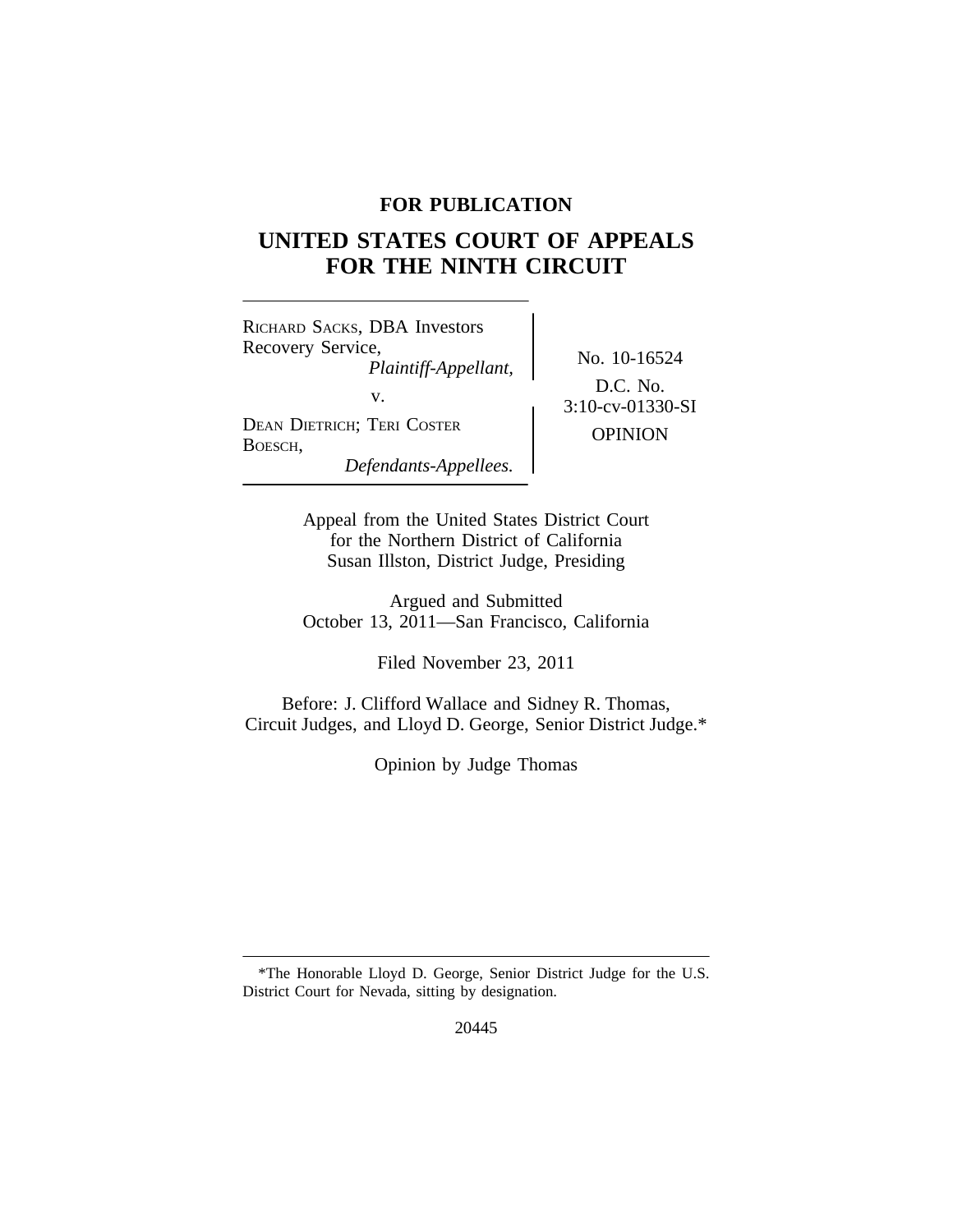### **COUNSEL**

Timothy A. Canning, Arcata, California, for the appellant.

Ethan D. Dettmer and Rebecca Justice Lazarus, Gibson, Dunn & Crutcher LLP, for the appellees.

### **OPINION**

THOMAS, Circuit Judge:

Richard Sacks appeals from the dismissal of his claims against two arbitrators who disqualified him from represent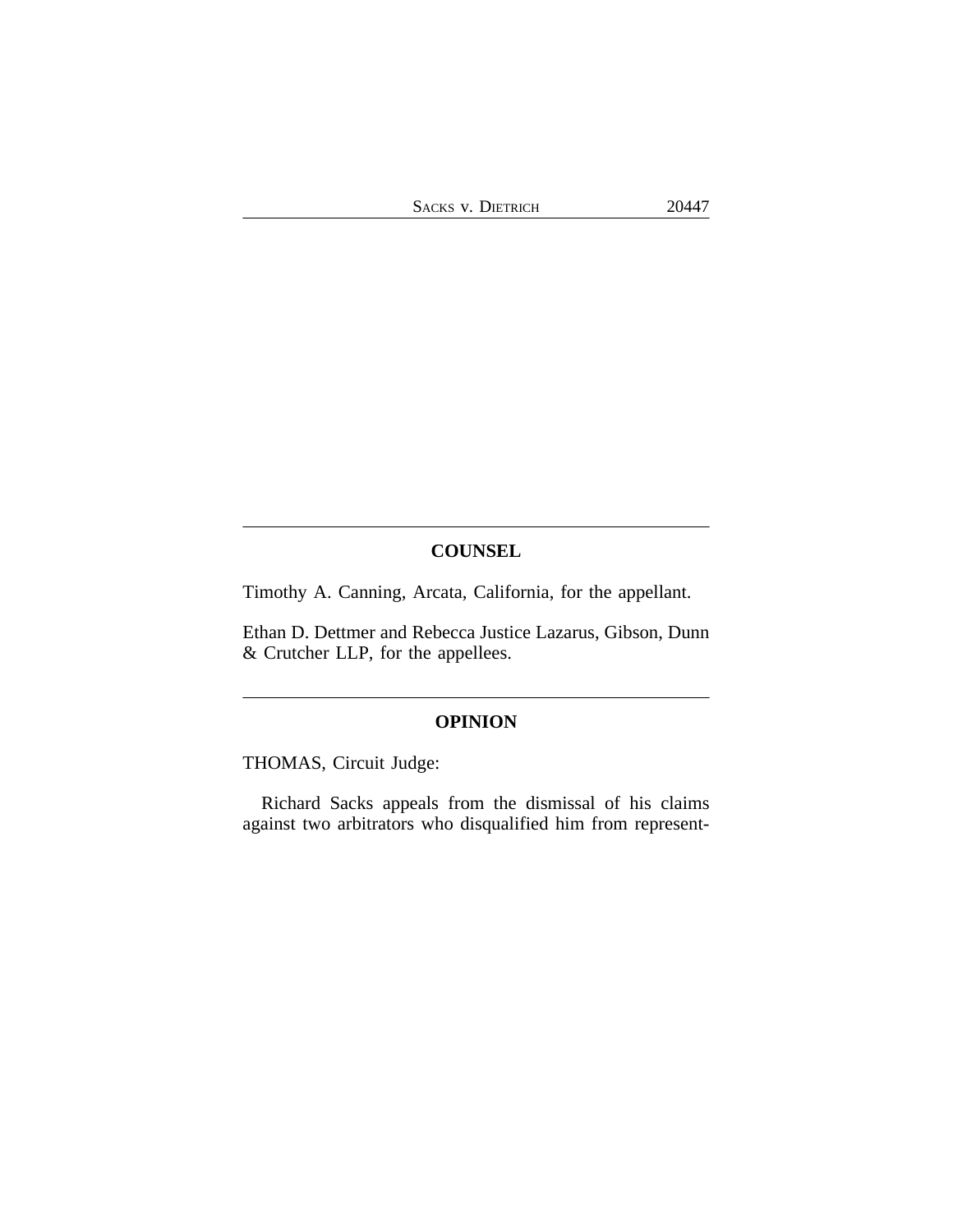ing a client. The district court concluded that the claims were barred by arbitral immunity. We agree and affirm.

I

Plaintiff Richard Sacks entered into a written contract with Vincent Dang to represent him in a securities arbitration proceeding to be administered by the Financial Industry Regulatory Authority ("FINRA").**<sup>1</sup>**

Dang signed and submitted a "Uniform Submission Agreement," formally submitting the dispute to FINRA. The Agreement stated, in relevant part:

The undersigned parties hereby submit the present matter in controversy, as set forth in the . . . statement of claim . . . and all related counterclaims or third party claims which may be asserted, to arbitration in accordance with the Constitution, By-Laws, Rules, Regulations, and/or Code of Arbitration Procedure of the sponsoring organization. . . . The undersigned parties further agree and understand that the arbitration will be conducted in accordance with the Constitution, By-Laws, Rules, Regulations, and/or Code of Arbitration Procedure of the sponsoring organization.

Sacks's company, Investors Recovery Service, also submit-

**<sup>1</sup>**FINRA is a "self-regulatory organization" under the Securities and Exchange Act. *See Sacks v. Securities and Exchange Commission*, 648 F.3d 945, 948 (9th Cir. 2011) [hereinafter *Sacks I*] (citing 72 Fed. Reg. 42169 (Aug. 1, 2007); 15 U.S.C. §§ 78c(a)(26), 78s(b)) (explaining FINRA's role and rule-making process). FINRA's rules are approved by the Securities and Exchange Commission ("SEC"). *See id.*; 15 U.S.C. § 78s(b); *see also Credit Suisse First Boston v. Grunwald*, 400 F.3d 1119, 1130-31 (9th Cir. 2005) (explaining how 1975 amendments to the Securities and Exchange Act subjected self-regulatory organizations to more SEC oversight).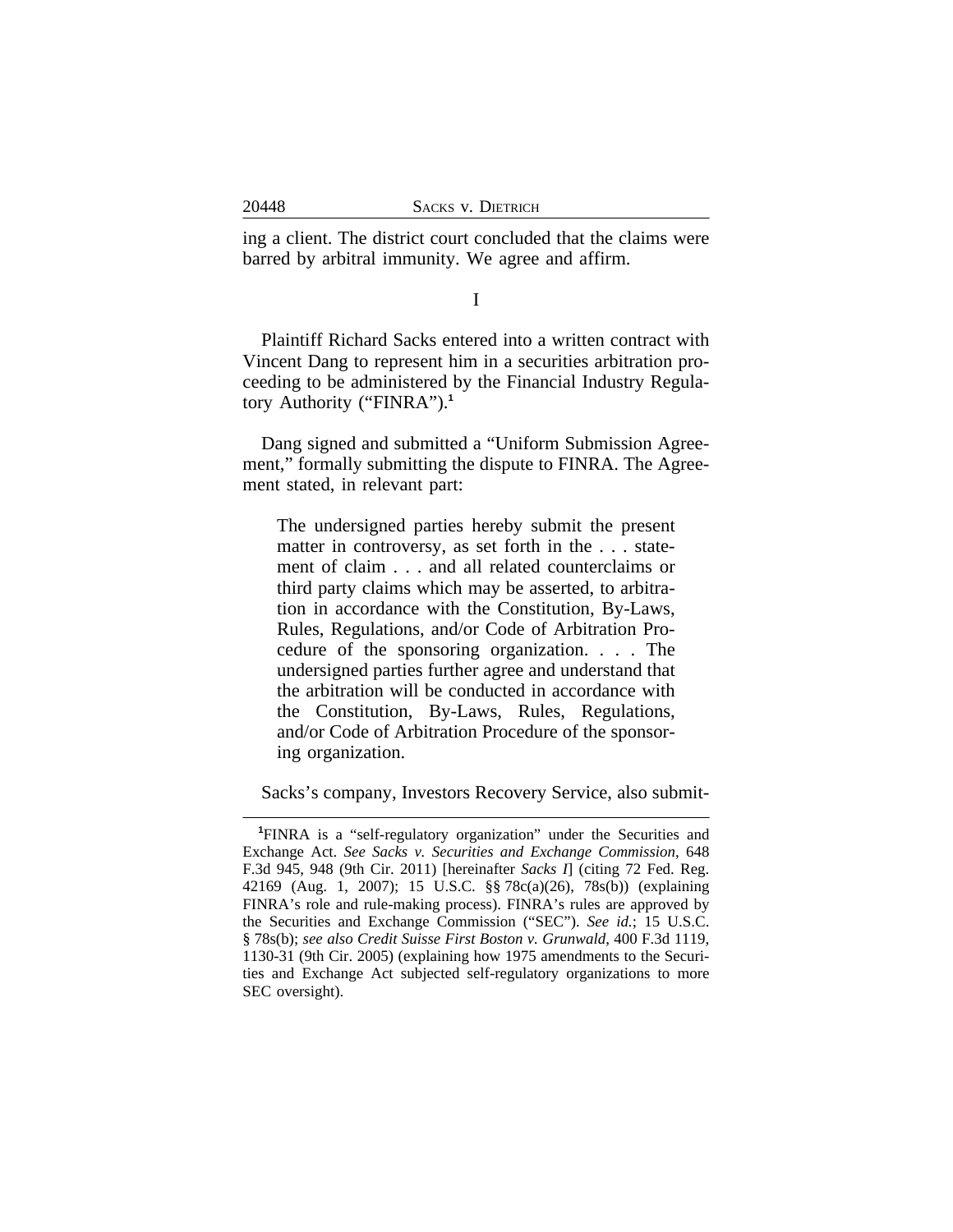| <b>SACKS V. DIETRICH</b> | 20449 |
|--------------------------|-------|
|--------------------------|-------|

ted a Statement of Claim, paid filing fees, and requested a hearing on behalf of Dang. FINRA appointed defendants Dean Dietrich and Teri Coster Boesch as arbitrators to hear and decide Dang's claims.

Sacks first appeared before the arbitration panel during two telephone hearings. The respondents in the arbitration moved to have Sacks disqualified on the grounds that he was ineligible under FINRA Rule 13208. FINRA Rule 13208 provided that "[p]arties may be represented in an arbitration by a person who is not an attorney, unless . . . the person is currently suspended or barred from the securities industry in any capacity."**<sup>2</sup>** Sacks, who is not an attorney, was barred from the securities industry in 1991. *Sacks I*, 648 F.3d at 948.

In response to this motion to disqualify, Sacks "objected to the panel even considering the issue." He argued that the panel did not have the authority to decide if he could represent Dang, and that he had not contracted with the panel to make any such decisions. He also sent a letter to FINRA, stating in part:

If the panel actually were to decide this motion adversely to our client, this panel will get sued. Full disclosure is appropriate in this instance. Please advise the panel that in the past, Investors Recovery Service has taken all steps necessary to protect itself against interference with its contractual relationship with its clients, including suing FINRA arbitrators who thought better than to follow FINRA rules . . . .

**<sup>2</sup>**Rule 13208 also provided that "[i]ssues regarding the qualifications of a person to represent a party in arbitration are governed by applicable law and may be determined by an appropriate court or other regulatory agency." In 2007, Sacks challenged Rule 13208 in a separate action before this court. *See Sacks I*, 648 F.3d at 949. We held that the SEC may not retroactively apply the rules it adopted at 72 Fed. Reg. 56410-12, including Rule 13208. *Id.* at 952.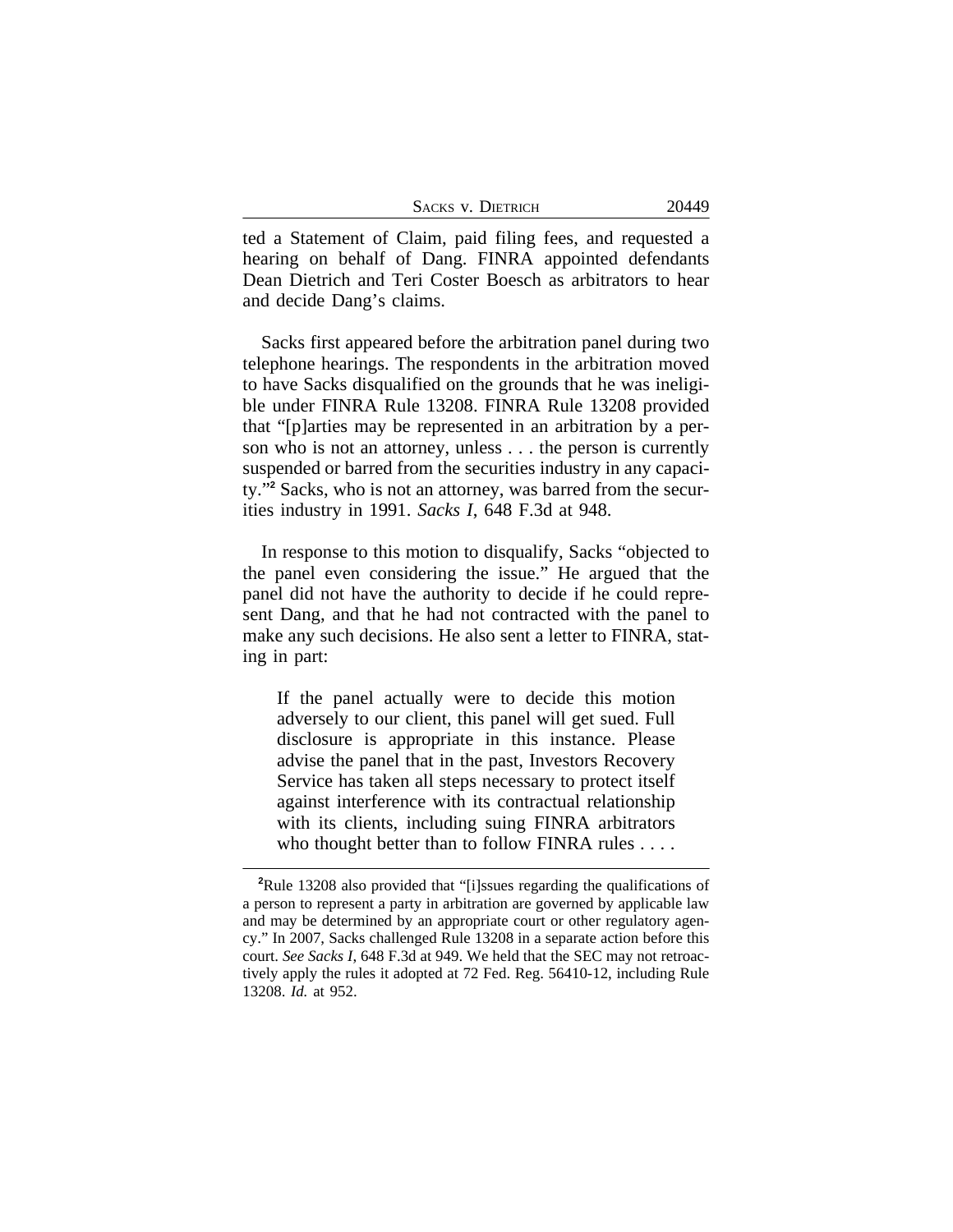|  |  | <b>SACKS V. DIETRICH</b> |
|--|--|--------------------------|
|--|--|--------------------------|

The defendant arbitrators disqualified Sacks from representing Dang before FINRA because it was undisputed that he was barred from the securities industry as prohibited by Rule 13208. The arbitration panel stated in its order that "[u]nder the circumstances, the panel has no alternative but to disqualify Mr. Sacks . . . ." The panel based its authority to apply Rule 13208 on Rule 13413, which provides that a "panel has the authority to interpret and determine the applicability of all provisions under the Code." However, the panel further noted that it would allow Sacks "to assist a representative qualified under Rule 13208" in a future proceeding. Defendants Dietrich and Boesch signed the order. The third arbitrator on the panel did not join in the order.

Sacks filed a complaint in Marin County Superior Court against defendants Dietrich and Boesch, alleging intentional and negligent interference with contract and intentional and negligent interference with prospective economic advantage. Sacks alleged that by disqualifying him from representing Dang, the defendant arbitrators exceeded the scope of their authority under the Uniform Submission Agreement, FINRA rules, and California law. The defendants removed the case to federal court.

The district court granted the defendants' motion to dismiss and entered judgment dismissing all claims with prejudice. Among other decisions, the court determined it had jurisdiction over the claims, and that the claims were barred by arbitral immunity. This timely appeal followed.

### II

**[1]** The district court correctly held that it had jurisdiction over the action. A state court action may only be removed to federal court if that federal court could have exercised original jurisdiction. 28 U.S.C. § 1441(a). Sacks's claims are all state law causes of action. However, the alleged wrongful conduct that underlies these claims turns on a federal ques-

#### 20450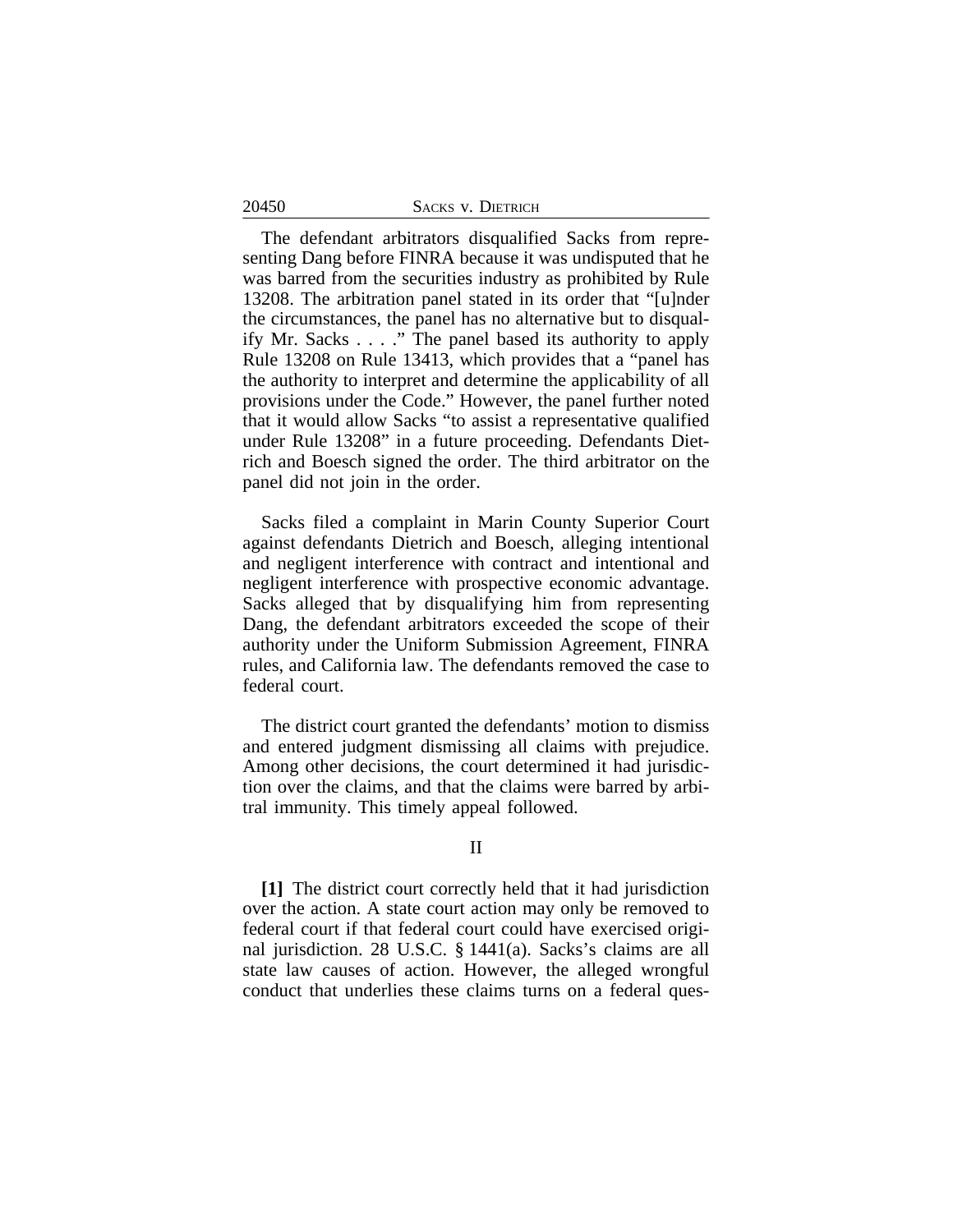|  | Sacks v. Dietrich |
|--|-------------------|
|  |                   |

tion: whether the arbitrators exceeded their jurisdiction under the FINRA arbitration rules by applying Rule 13208 and barring Sacks from representing his client.

The district court's order was consistent with our holding in *Sparta Surgical Corporation v. National Association of Securities Dealers, Inc.*, 159 F.3d 1209, 1211 (9th Cir. 1998). In *Sparta*, we held that the district court had subject matter jurisdiction over a complaint alleging state common-law claims based on the de-listing and suspension of trading in Sparta's stock by the National Association of Securities Dealers ("NASD").**<sup>3</sup>** We reasoned that "although Sparta's theories are posited as state law claims, they are founded on the defendants' conduct in suspending trading and de-listing the offering, the propriety of which must be exclusively determined by federal law." *Id.* at 1212. Thus, the viability of any claim founded upon NASD's conduct depended on whether the association's rules were violated. "If NASD's actions conformed to the rules, there can be no viable cause of action; if its actions violated the rules, any claim falls under the imperative of 15 U.S.C. § 78aa which grants the federal courts 'exclusive jurisdiction of violations of this chapter or the rules and regulations thereunder. . . .' " *Id.* (quoting 15 U.S.C. § 78aa). Here, Sacks's causes of action were "carefully articulated in terms of state law." *Hawkins v. Nat'l Ass'n of Sec. Dealers, Inc.*, 149 F.3d 330, 332 (5th Cir. 1998). Nevertheless, if the arbitrators were allowed to disqualify Sacks under FINRA's rules, there would be no viable cause of action. If, on the other hand, the arbitrators exceeded their jurisdiction in violation of FINRA rules, then Sacks's claims fall under the imperative of 15 U.S.C. § 78aa. Section 78aa conferred exclusive jurisdiction on the district court because the central question of this case is whether FINRA rules were violated.

**<sup>3</sup>**The National Association of Securities Dealers was a predecessor to FINRA. *See Sacks I*, 648 F.3d at 948 n.1 ("FINRA was created in 2007 through the consolidation of the National Association of Securities Dealers, Inc. and the member regulation, enforcement, and arbitration operations of the New York Stock Exchange." (citation omitted)).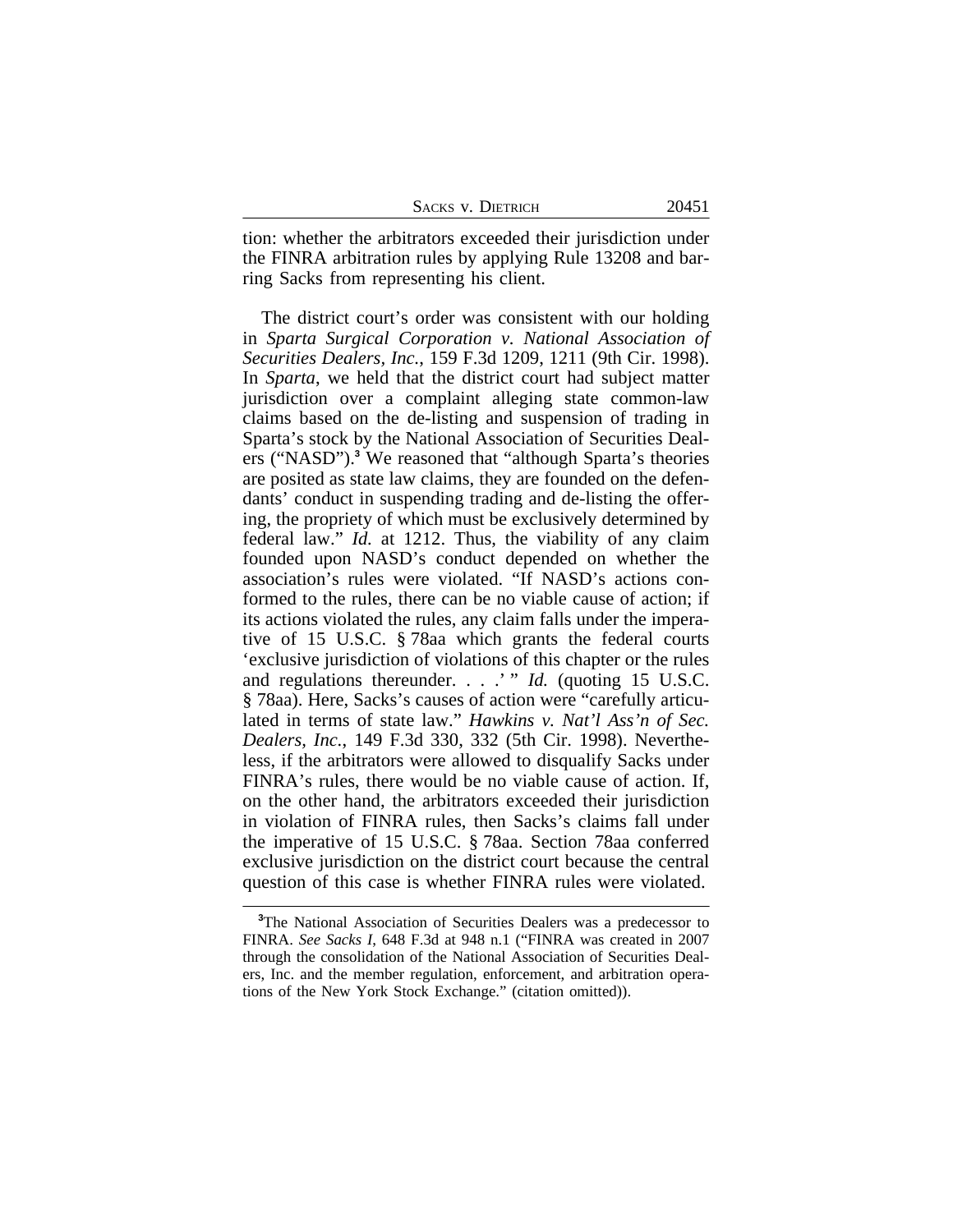#### 20452 SACKS V. DIETRICH

Sacks's attempts to distinguish *Sparta* are not persuasive. He argues that he did not name FINRA or a FINRA employee as a defendant, and therefore the rules do not apply. However, in *Sparta*, subject matter jurisdiction existed because the state law causes of action turned upon an alleged violation of the NASD rules, not because NASD was a defendant. *See* 159 F.3d at 1212. The same reasoning applies here. Furthermore, although Sacks asserts that none of the four causes of action alleged in his compliant require a violation of federal law or FINRA rules in order to succeed, this assertion is contradicted by the face of his complaint. Sacks alleges that the arbitrators "wrongfully exceeded their authority under the arbitration submission agreement, FINRA rules and California law" when they prohibited Sacks from representing Dang because "FINRA rule [13208] itself does not give arbitrators [the] authority" to issue such a prohibition. Sacks contends that his claims raise nothing more than the arbitrators' contractual authority, but this court has rejected that argument where, as here, a violation of a rule or regulation promulgated under federal law was required to show the alleged breach of contract. *See Cal. ex rel. Lockyer v. Dynegy, Inc.*, 375 F.3d 831, 841 (9th Cir. 2004); *Sparta*, 159 F.3d at 1211.

Finally, Sacks attempts to distinguish *Sparta* on the ground that it was "predicated on subject matter committed exclusively to federal court." However, in this case, as in *Sparta*, liability turns on interpretation of rules that are approved by the SEC and whose violations are subject to exclusive federal jurisdiction. *See* 15 U.S.C. § 78aa. Sacks "may not avoid federal jurisdiction by omitting from the complaint federal law essential to his . . . claim or by casting in state law terms a claim that can be made only under federal law." *Sparta*, 159 F.3d at 1212 (citation omitted).

**[2]** In short, because application of federal law is necessary to resolve each of the state law theories, this action involves a substantial federal question. The district court correctly concluded that it had subject matter jurisdiction over the action.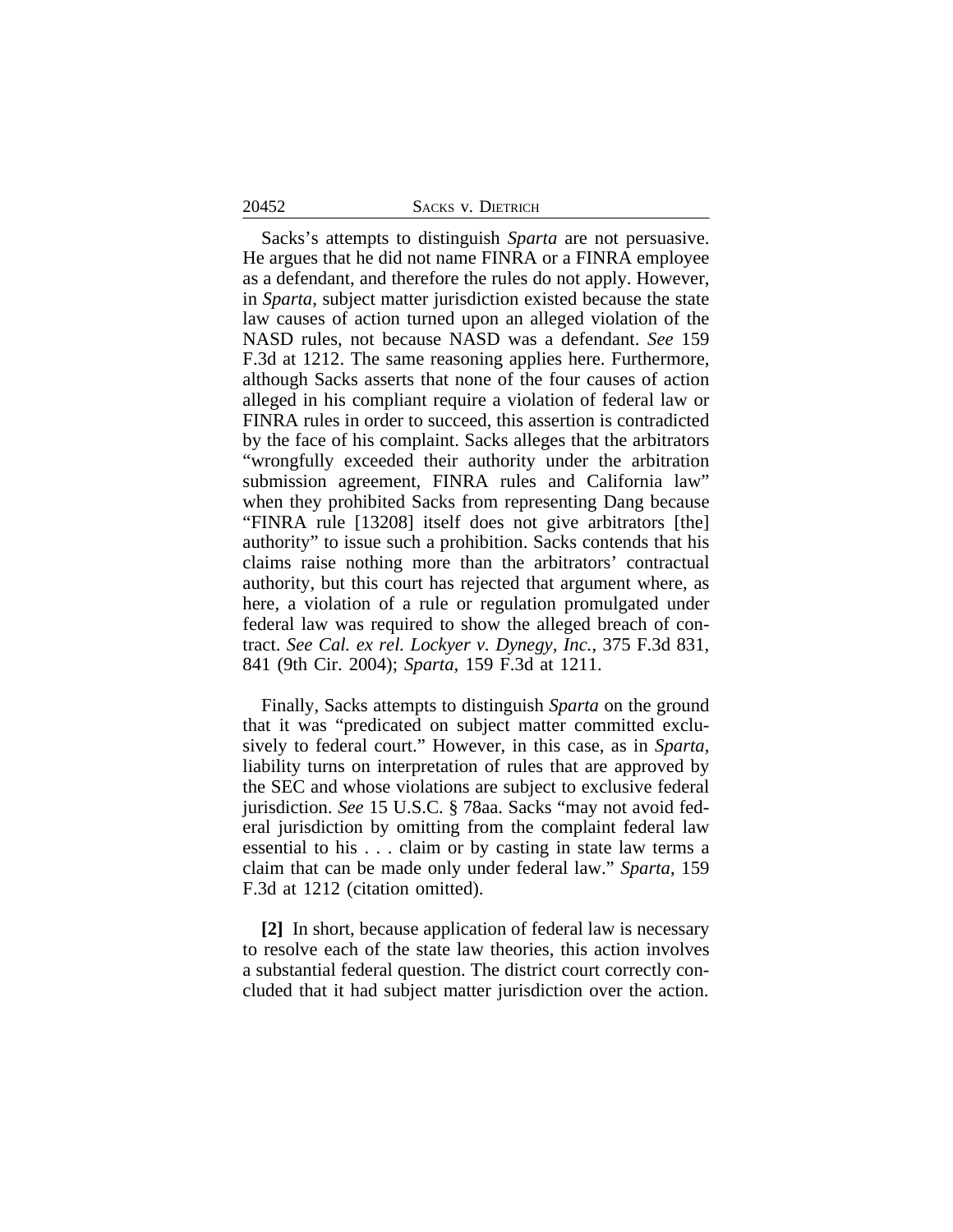**[3]** The doctrine of arbitral immunity provides that "arbitrators are immune from civil liability for acts within their jurisdiction arising out of their arbitral functions in contractually agreed upon arbitration hearings." *Wasyl, Inc. v. First Boston Corp.*, 813 F.2d 1579, 1582 (9th Cir. 1987) (citations omitted); *see also Lundgren v. Freeman*, 307 F.2d 104, 117- 18 (9th Cir.1962) (noting that "[i]f the[ ] decisions [of quasiarbitrators] can thereafter be questioned in suits brought against them by either party, there is a real possibility that their decisions will be governed more by the fear of such suits than by their own unfettered judgment as to the merits of the matter they must decide."). Thus, "[a]s with judicial immunity . . . , arbitral immunity is essential to protect the decisionmaker from undue influence and protect the decision-making process from reprisals by dissatisfied litigants." *Wasyl*, 813 F.2d at 1582.

**[4]** Of course, arbitral immunity does not extend to every act of an arbitrator. Arbitral immunity extends only to those acts taken by arbitrators "within the scope of their duties and within their jurisdiction." *Wasyl*, 813 F.2d at 1582 (citation omitted). The pivotal question is "whether the claim at issue arises out of a decisional act." *Pfannenstiel v. Merrill Lynch, Pierce, Fenner & Smith*, 477 F.3d 1155 (10th Cir. 2007) (citation omitted). If the claim, "regardless of its nominal title, effectively seek[s] to challenge the decisional act of an arbitrator or arbitration panel . . . then the doctrine of arbitral immunity should apply. If not, the doctrine would not apply." *Id.* at 1159 (internal citations omitted).

**[5]** In this case, the arbitrators were acting within their jurisdiction and plaintiff's claims arise out of a decisional act. Thus, the district court properly applied the doctrine of arbitral immunity to bar plaintiff's claims.

Sacks argues that the doctrine should not apply because the defendant arbitrators exceeded their jurisdiction. He contends

### III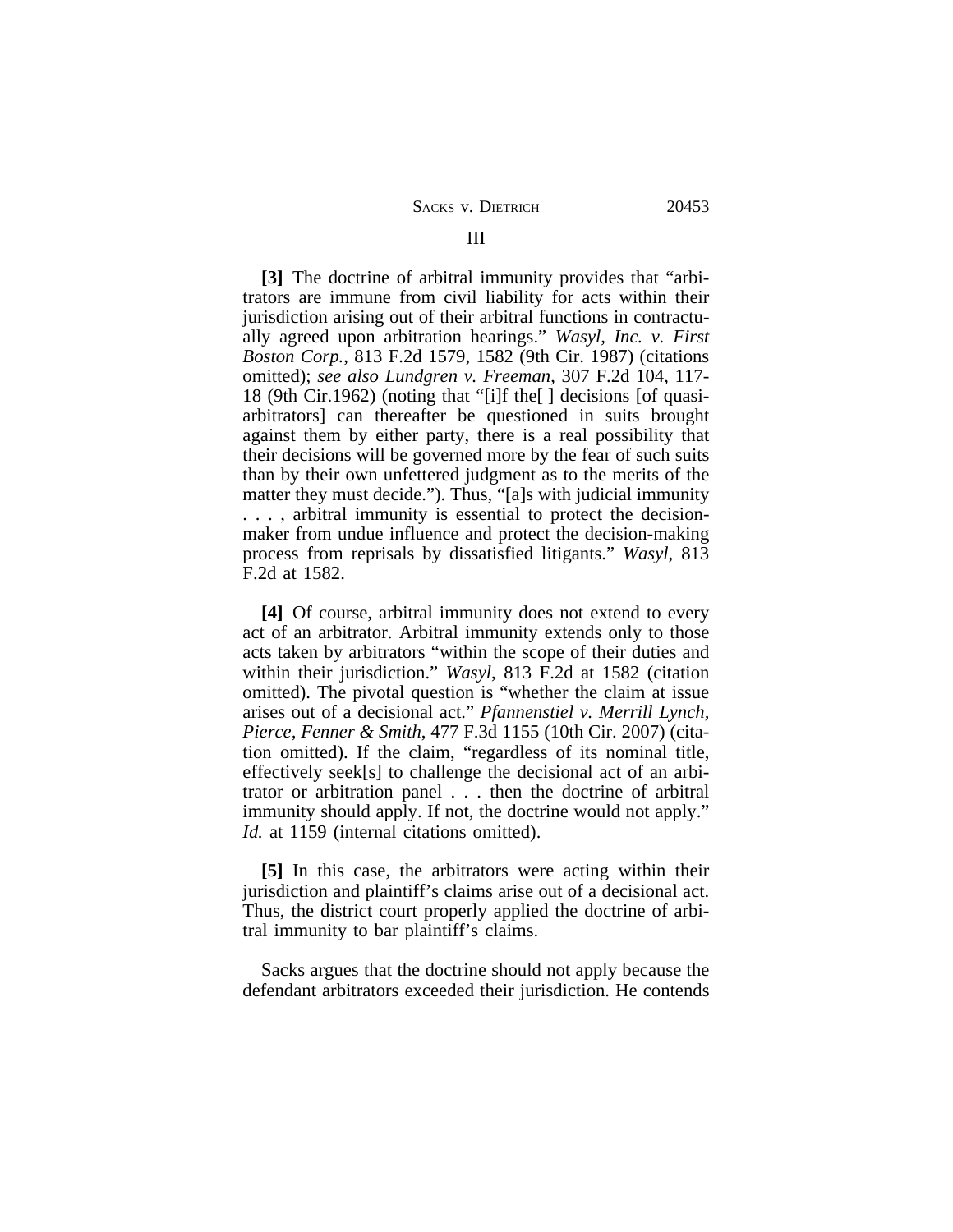20454

first, that FINRA rules and applicable law precluded the arbitrators from deciding a representational issue; and second, that Sacks was not a party to the arbitration agreement and cannot be bound by the panel. We disagree.

**[6]** First, FINRA rules and applicable law dictate that defendant arbitrators were acting within their jurisdiction. Sacks's client formally submitted the dispute to FINRA and agreed to be bound by FINRA's rules. Rule 13413 provides that the arbitral "panel has the authority to interpret and determine the applicability of all provisions under the Code," and that "[s]uch interpretations are final and binding upon the parties." Rule 13208 provides that a party cannot be represented by an individual who has been suspended or barred from the securities industry and that "[i]ssues regarding the qualifications of a person to represent a party . . . may be determined by an appropriate court or other regulatory agency." Because Sacks was indisputably barred from the securities industry, there was no issue regarding his lack of qualification under FINRA rules to represent a party in a FINRA arbitration. Furthermore, even if there were an issue, the fact that courts or other agencies "may" resolve such an issue did not preclude the arbitral panel from doing so. The arbitral defendants were thus acting within their jurisdiction.

**[7]** Second, although Sacks was not a party to the arbitration agreement, he was still bound by it under ordinary contract and agency principles. *See, e.g., Letizia v. Prudential Bache Sec., Inc.*, 802 F.2d 1185, 1187-88 (9th Cir. 1986) (nonsignatories of arbitration agreements may be bound by the agreement under ordinary contract and agency principles). When Dang submitted his claim to FINRA, the FINRA arbitrators had jurisdiction to issue binding interpretations of FINRA rules, including the rule disqualifying Sacks from representing Dang. Because the arbitrators acted with full authority under the arbitration agreement, they cannot be subject to suit by a party representative.